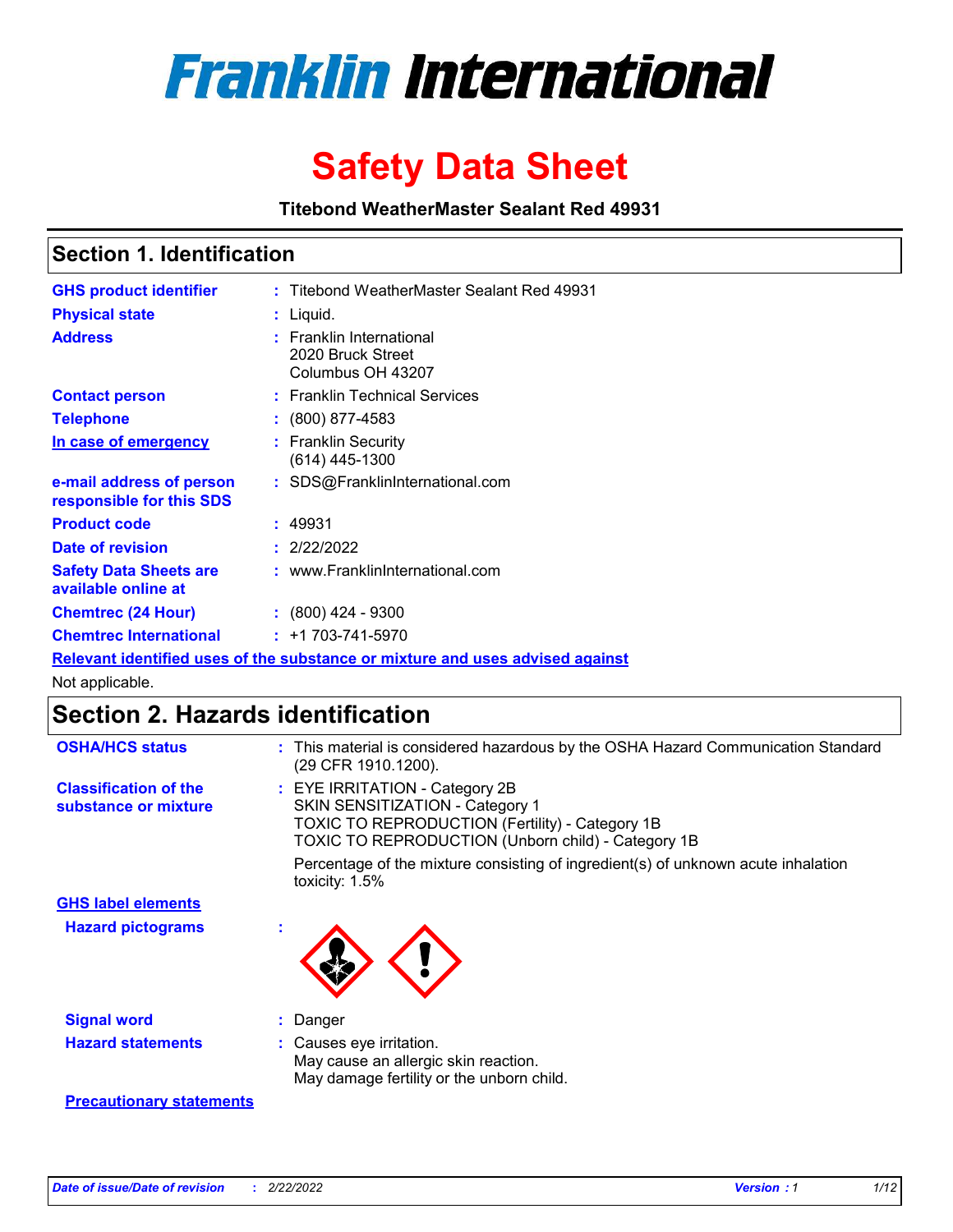### **Section 2. Hazards identification**

| <b>Prevention</b>                          | : Obtain special instructions before use. Do not handle until all safety precautions have<br>been read and understood. Wear protective gloves. Wear eye or face protection.<br>Wear protective clothing. Avoid breathing vapor. Wash hands thoroughly after handling.<br>Contaminated work clothing must not be allowed out of the workplace.                                                        |
|--------------------------------------------|------------------------------------------------------------------------------------------------------------------------------------------------------------------------------------------------------------------------------------------------------------------------------------------------------------------------------------------------------------------------------------------------------|
| <b>Response</b>                            | : IF exposed or concerned: Get medical attention. IF ON SKIN: Wash with plenty of<br>soap and water. Wash contaminated clothing before reuse. If skin irritation or rash<br>occurs: Get medical attention. IF IN EYES: Rinse cautiously with water for several<br>minutes. Remove contact lenses, if present and easy to do. Continue rinsing. If eye<br>irritation persists: Get medical attention. |
| <b>Storage</b>                             | : Store locked up.                                                                                                                                                                                                                                                                                                                                                                                   |
| <b>Disposal</b>                            | : Dispose of contents and container in accordance with all local, regional, national and<br>international regulations.                                                                                                                                                                                                                                                                               |
| <b>Hazards not otherwise</b><br>classified | : Product generates methanol during cure.                                                                                                                                                                                                                                                                                                                                                            |
|                                            |                                                                                                                                                                                                                                                                                                                                                                                                      |

## **Section 3. Composition/information on ingredients**

| <b>Substance/mixture</b><br>Mixture                  |               |                     |
|------------------------------------------------------|---------------|---------------------|
| <b>Ingredient name</b>                               | $\frac{9}{6}$ | <b>CAS number</b>   |
| 3-aminopropyltriethoxysilane<br>Dibutyltin dilaurate | ≤3<br>$≤0.3$  | 919-30-2<br>77-58-7 |

Any concentration shown as a range is to protect confidentiality or is due to batch variation.

**There are no additional ingredients present which, within the current knowledge of the supplier and in the concentrations applicable, are classified as hazardous to health or the environment and hence require reporting in this section.**

**Occupational exposure limits, if available, are listed in Section 8.**

### **Section 4. First aid measures**

| <b>Description of necessary first aid measures</b> |                                                                                                                                                                                                                                                                                                                                                                                                                                                                                                                                                                                                                                                                                                                                                                           |  |  |  |
|----------------------------------------------------|---------------------------------------------------------------------------------------------------------------------------------------------------------------------------------------------------------------------------------------------------------------------------------------------------------------------------------------------------------------------------------------------------------------------------------------------------------------------------------------------------------------------------------------------------------------------------------------------------------------------------------------------------------------------------------------------------------------------------------------------------------------------------|--|--|--|
| <b>Eye contact</b>                                 | : Immediately flush eyes with plenty of water, occasionally lifting the upper and lower<br>eyelids. Check for and remove any contact lenses. Continue to rinse for at least 10<br>minutes. If irritation persists, get medical attention.                                                                                                                                                                                                                                                                                                                                                                                                                                                                                                                                 |  |  |  |
| <b>Inhalation</b>                                  | : Remove victim to fresh air and keep at rest in a position comfortable for breathing. If<br>not breathing, if breathing is irregular or if respiratory arrest occurs, provide artificial<br>respiration or oxygen by trained personnel. It may be dangerous to the person providing<br>aid to give mouth-to-mouth resuscitation. Get medical attention. If unconscious, place<br>in recovery position and get medical attention immediately. Maintain an open airway.<br>Loosen tight clothing such as a collar, tie, belt or waistband. In case of inhalation of<br>decomposition products in a fire, symptoms may be delayed. The exposed person may<br>need to be kept under medical surveillance for 48 hours.                                                       |  |  |  |
| <b>Skin contact</b>                                | : Wash with plenty of soap and water. Remove contaminated clothing and shoes. Wash<br>contaminated clothing thoroughly with water before removing it, or wear gloves.<br>Continue to rinse for at least 10 minutes. Get medical attention. In the event of any<br>complaints or symptoms, avoid further exposure. Wash clothing before reuse. Clean<br>shoes thoroughly before reuse.                                                                                                                                                                                                                                                                                                                                                                                     |  |  |  |
| <b>Ingestion</b>                                   | : Wash out mouth with water. Remove dentures if any. Remove victim to fresh air and<br>keep at rest in a position comfortable for breathing. If material has been swallowed and<br>the exposed person is conscious, give small quantities of water to drink. Stop if the<br>exposed person feels sick as vomiting may be dangerous. Do not induce vomiting<br>unless directed to do so by medical personnel. If vomiting occurs, the head should be<br>kept low so that vomit does not enter the lungs. Get medical attention. Never give<br>anything by mouth to an unconscious person. If unconscious, place in recovery position<br>and get medical attention immediately. Maintain an open airway. Loosen tight clothing<br>such as a collar, tie, belt or waistband. |  |  |  |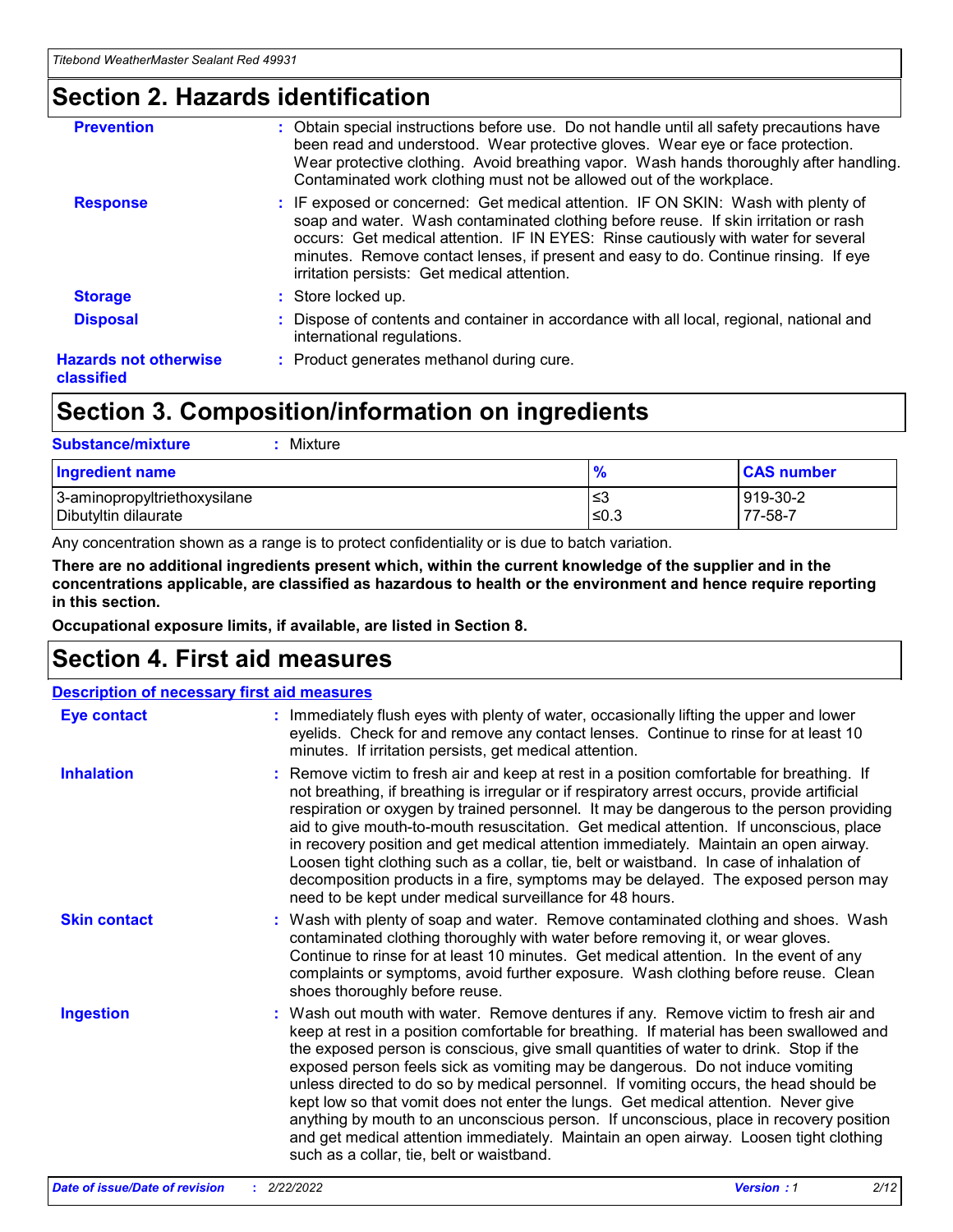## **Section 4. First aid measures**

| Most important symptoms/effects, acute and delayed |  |                                                                                                                                                                                                                                                                                                                                                                                                                 |  |
|----------------------------------------------------|--|-----------------------------------------------------------------------------------------------------------------------------------------------------------------------------------------------------------------------------------------------------------------------------------------------------------------------------------------------------------------------------------------------------------------|--|
| <b>Potential acute health effects</b>              |  |                                                                                                                                                                                                                                                                                                                                                                                                                 |  |
| Eye contact                                        |  | : May cause eye irritation.                                                                                                                                                                                                                                                                                                                                                                                     |  |
| <b>Inhalation</b>                                  |  | : No known significant effects or critical hazards.                                                                                                                                                                                                                                                                                                                                                             |  |
| <b>Skin contact</b>                                |  | : May cause skin irritation.                                                                                                                                                                                                                                                                                                                                                                                    |  |
| <b>Ingestion</b>                                   |  | : No known significant effects or critical hazards.                                                                                                                                                                                                                                                                                                                                                             |  |
| <b>Over-exposure signs/symptoms</b>                |  |                                                                                                                                                                                                                                                                                                                                                                                                                 |  |
| <b>Eye contact</b>                                 |  | : Adverse symptoms may include the following:<br>irritation<br>watering<br>redness                                                                                                                                                                                                                                                                                                                              |  |
| <b>Inhalation</b>                                  |  | : Adverse symptoms may include the following:<br>reduced fetal weight<br>increase in fetal deaths<br>skeletal malformations                                                                                                                                                                                                                                                                                     |  |
| <b>Skin contact</b>                                |  | : Adverse symptoms may include the following:<br>irritation<br>redness<br>reduced fetal weight<br>increase in fetal deaths<br>skeletal malformations                                                                                                                                                                                                                                                            |  |
| <b>Ingestion</b>                                   |  | : Adverse symptoms may include the following:<br>reduced fetal weight<br>increase in fetal deaths<br>skeletal malformations                                                                                                                                                                                                                                                                                     |  |
|                                                    |  | <b>Indication of immediate medical attention and special treatment needed, if necessary</b>                                                                                                                                                                                                                                                                                                                     |  |
| <b>Notes to physician</b>                          |  | : In case of inhalation of decomposition products in a fire, symptoms may be delayed.<br>The exposed person may need to be kept under medical surveillance for 48 hours.                                                                                                                                                                                                                                        |  |
| <b>Specific treatments</b>                         |  | : No specific treatment.                                                                                                                                                                                                                                                                                                                                                                                        |  |
| <b>Protection of first-aiders</b>                  |  | : No action shall be taken involving any personal risk or without suitable training. If it is<br>suspected that fumes are still present, the rescuer should wear an appropriate mask or<br>self-contained breathing apparatus. It may be dangerous to the person providing aid to<br>give mouth-to-mouth resuscitation. Wash contaminated clothing thoroughly with water<br>before removing it, or wear gloves. |  |

**See toxicological information (Section 11)**

### **Section 5. Fire-fighting measures**

| <b>Extinguishing media</b>                             |                                                                                                                                                                                                     |
|--------------------------------------------------------|-----------------------------------------------------------------------------------------------------------------------------------------------------------------------------------------------------|
| <b>Suitable extinguishing</b><br>media                 | : Use an extinguishing agent suitable for the surrounding fire.                                                                                                                                     |
| <b>Unsuitable extinguishing</b><br>media               | : None known.                                                                                                                                                                                       |
| <b>Specific hazards arising</b><br>from the chemical   | : In a fire or if heated, a pressure increase will occur and the container may burst.                                                                                                               |
| <b>Hazardous thermal</b><br>decomposition products     | : Decomposition products may include the following materials:<br>carbon dioxide<br>carbon monoxide<br>nitrogen oxides<br>metal oxide/oxides                                                         |
| <b>Special protective actions</b><br>for fire-fighters | : Promptly isolate the scene by removing all persons from the vicinity of the incident if<br>there is a fire. No action shall be taken involving any personal risk or without suitable<br>training. |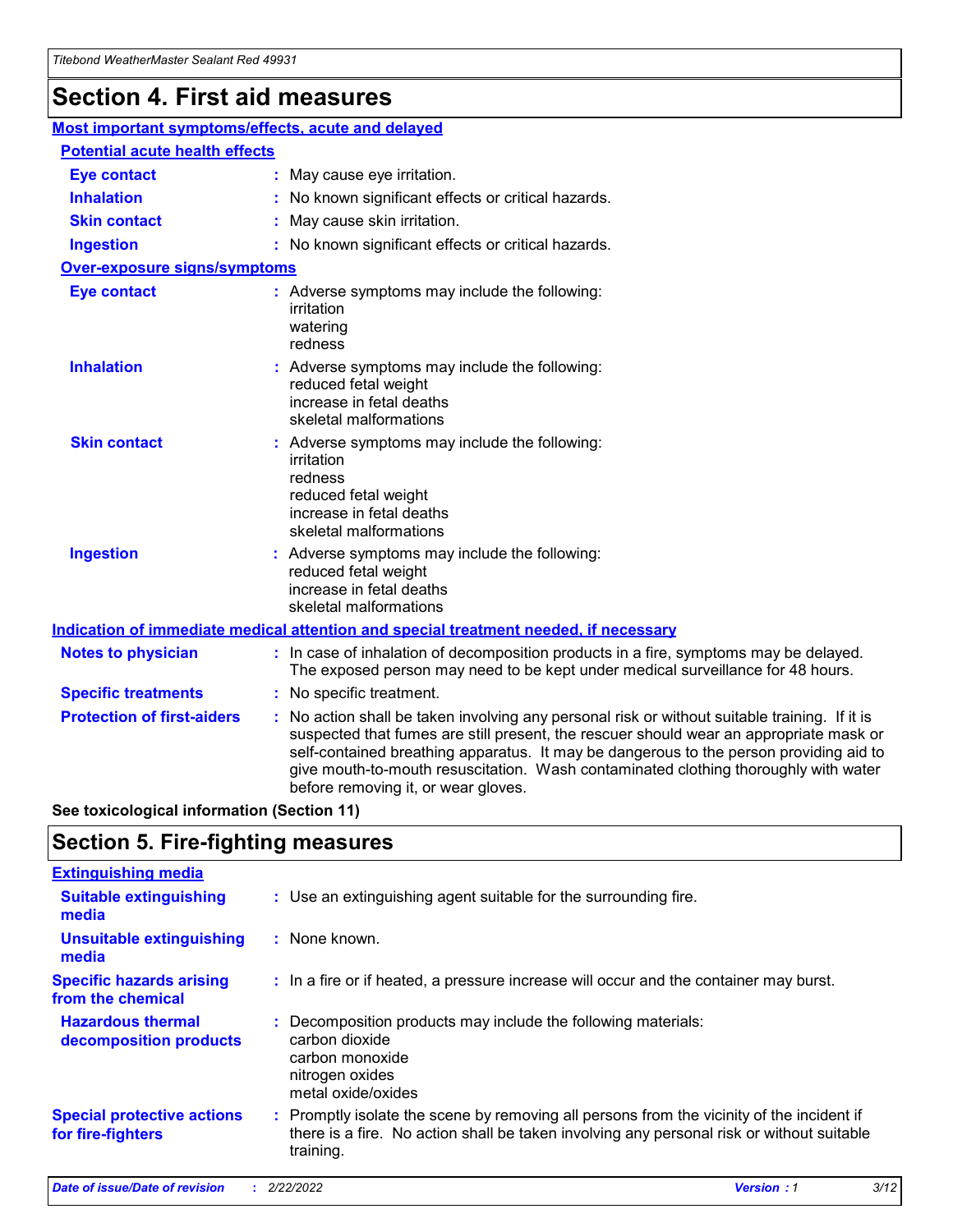### **Section 5. Fire-fighting measures**

**Special protective equipment for fire-fighters** Fire-fighters should wear appropriate protective equipment and self-contained breathing **:** apparatus (SCBA) with a full face-piece operated in positive pressure mode.

### **Section 6. Accidental release measures**

#### **Personal precautions, protective equipment and emergency procedures**

| For non-emergency<br>personnel   |                                                              | : No action shall be taken involving any personal risk or without suitable training.<br>Evacuate surrounding areas. Keep unnecessary and unprotected personnel from<br>entering. Do not touch or walk through spilled material. Avoid breathing vapor or mist.<br>Provide adequate ventilation. Wear appropriate respirator when ventilation is<br>inadequate. Put on appropriate personal protective equipment.                                                                                                                                                                                                                                                                                             |  |  |  |
|----------------------------------|--------------------------------------------------------------|--------------------------------------------------------------------------------------------------------------------------------------------------------------------------------------------------------------------------------------------------------------------------------------------------------------------------------------------------------------------------------------------------------------------------------------------------------------------------------------------------------------------------------------------------------------------------------------------------------------------------------------------------------------------------------------------------------------|--|--|--|
| For emergency responders         |                                                              | : If specialized clothing is required to deal with the spillage, take note of any information in<br>Section 8 on suitable and unsuitable materials. See also the information in "For non-<br>emergency personnel".                                                                                                                                                                                                                                                                                                                                                                                                                                                                                           |  |  |  |
| <b>Environmental precautions</b> |                                                              | : Avoid dispersal of spilled material and runoff and contact with soil, waterways, drains<br>and sewers. Inform the relevant authorities if the product has caused environmental<br>pollution (sewers, waterways, soil or air).                                                                                                                                                                                                                                                                                                                                                                                                                                                                              |  |  |  |
|                                  | <b>Methods and materials for containment and cleaning up</b> |                                                                                                                                                                                                                                                                                                                                                                                                                                                                                                                                                                                                                                                                                                              |  |  |  |
| <b>Small spill</b>               |                                                              | : Stop leak if without risk. Move containers from spill area. Dilute with water and mop up<br>if water-soluble. Alternatively, or if water-insoluble, absorb with an inert dry material and<br>place in an appropriate waste disposal container. Dispose of via a licensed waste<br>disposal contractor.                                                                                                                                                                                                                                                                                                                                                                                                     |  |  |  |
| <b>Large spill</b>               |                                                              | : Stop leak if without risk. Move containers from spill area. Approach release from<br>upwind. Prevent entry into sewers, water courses, basements or confined areas. Wash<br>spillages into an effluent treatment plant or proceed as follows. Contain and collect<br>spillage with non-combustible, absorbent material e.g. sand, earth, vermiculite or<br>diatomaceous earth and place in container for disposal according to local regulations<br>(see Section 13). Dispose of via a licensed waste disposal contractor. Contaminated<br>absorbent material may pose the same hazard as the spilled product. Note: see<br>Section 1 for emergency contact information and Section 13 for waste disposal. |  |  |  |

### **Section 7. Handling and storage**

| <b>Precautions for safe handling</b>                                             |                                                                                                                                                                                                                                                                                                                                                                                                                                                                                                                                                                                                                                                                                                                                                                                                                                                  |
|----------------------------------------------------------------------------------|--------------------------------------------------------------------------------------------------------------------------------------------------------------------------------------------------------------------------------------------------------------------------------------------------------------------------------------------------------------------------------------------------------------------------------------------------------------------------------------------------------------------------------------------------------------------------------------------------------------------------------------------------------------------------------------------------------------------------------------------------------------------------------------------------------------------------------------------------|
| <b>Protective measures</b>                                                       | : Put on appropriate personal protective equipment (see Section 8). Persons with a<br>history of skin sensitization problems should not be employed in any process in which<br>this product is used. Avoid exposure - obtain special instructions before use. Avoid<br>exposure during pregnancy. Do not handle until all safety precautions have been read<br>and understood. Do not get in eyes or on skin or clothing. Do not ingest. Avoid<br>breathing vapor or mist. If during normal use the material presents a respiratory hazard,<br>use only with adequate ventilation or wear appropriate respirator. Keep in the original<br>container or an approved alternative made from a compatible material, kept tightly<br>closed when not in use. Empty containers retain product residue and can be hazardous.<br>Do not reuse container. |
| <b>Advice on general</b><br>occupational hygiene                                 | : Eating, drinking and smoking should be prohibited in areas where this material is<br>handled, stored and processed. Workers should wash hands and face before eating,<br>drinking and smoking. Remove contaminated clothing and protective equipment before<br>entering eating areas. See also Section 8 for additional information on hygiene<br>measures.                                                                                                                                                                                                                                                                                                                                                                                                                                                                                    |
| <b>Conditions for safe storage,</b><br>including any<br><b>incompatibilities</b> | Store between the following temperatures: 0 to 120°C (32 to 248°F). Store in<br>accordance with local regulations. Store in original container protected from direct<br>sunlight in a dry, cool and well-ventilated area, away from incompatible materials (see<br>Section 10) and food and drink. Store locked up. Keep container tightly closed and<br>sealed until ready for use. Containers that have been opened must be carefully<br>resealed and kept upright to prevent leakage. Do not store in unlabeled containers.<br>Use appropriate containment to avoid environmental contamination. See Section 10 for<br>incompatible materials before handling or use.                                                                                                                                                                         |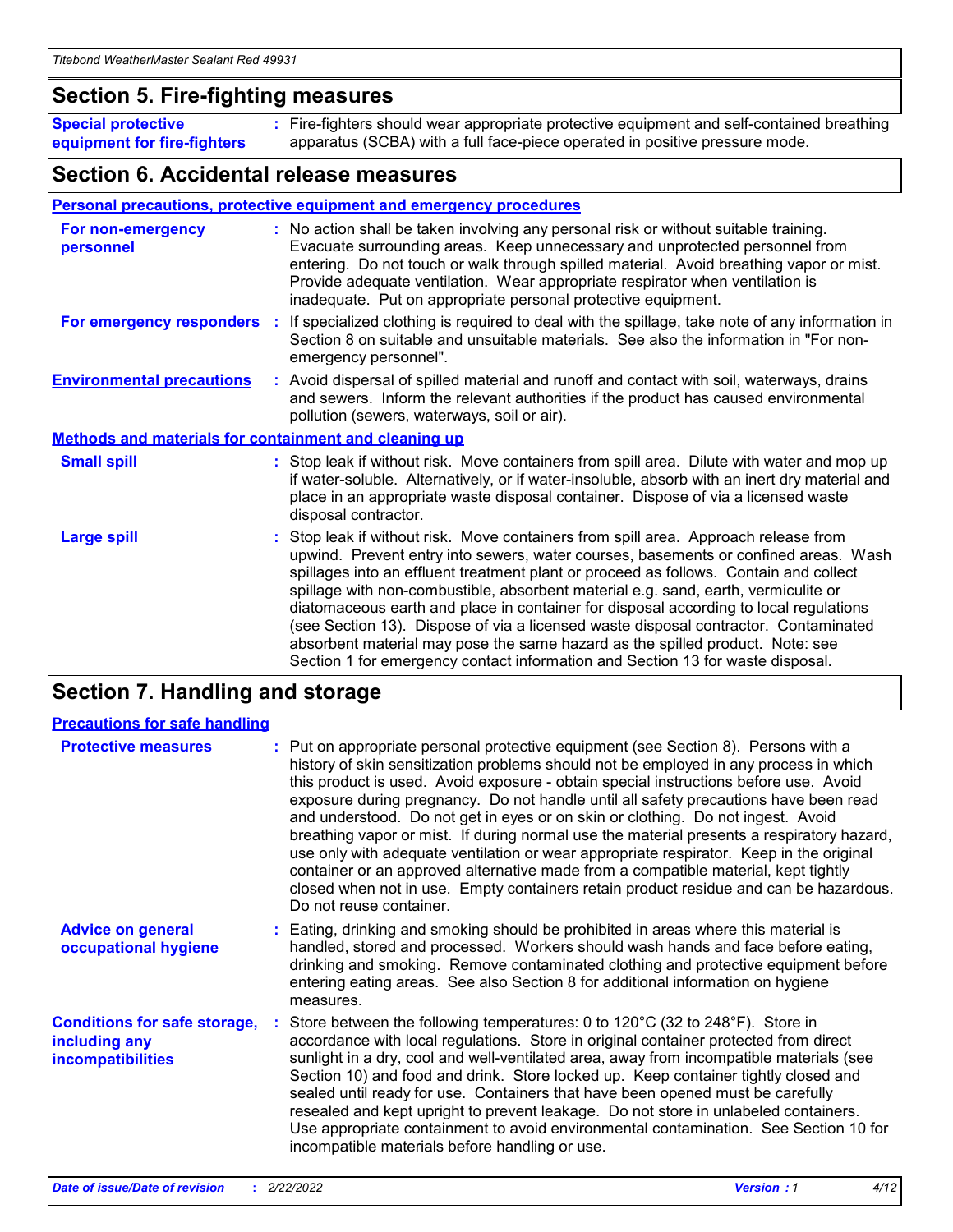## **Section 8. Exposure controls/personal protection**

#### **Control parameters**

#### **Occupational exposure limits**

| <b>Ingredient name</b>                               |    |                        | <b>Exposure limits</b>                                                                                                                                                                                                                                                                                                                                                                                                                                                                                                                                                                                                 |
|------------------------------------------------------|----|------------------------|------------------------------------------------------------------------------------------------------------------------------------------------------------------------------------------------------------------------------------------------------------------------------------------------------------------------------------------------------------------------------------------------------------------------------------------------------------------------------------------------------------------------------------------------------------------------------------------------------------------------|
| 3-aminopropyltriethoxysilane<br>Dibutyltin dilaurate |    |                        | None.<br>ACGIH TLV (United States, 3/2019). Absorbed through skin.<br>Notes: as Sn<br>TWA: 0.1 mg/m <sup>3</sup> , (as Sn) 8 hours.<br>STEL: 0.2 mg/m <sup>3</sup> , (as Sn) 15 minutes.<br>NIOSH REL (United States, 10/2016). Absorbed through skin.<br>Notes: as Sn<br>TWA: 0.1 mg/m <sup>3</sup> , (as Sn) 10 hours.<br>OSHA PEL (United States, 5/2018). Notes: as Sn<br>TWA: $0.1 \text{ mg/m}^3$ , (as Sn) 8 hours.<br>OSHA PEL 1989 (United States, 3/1989). Absorbed through skin.<br>Notes: measured as Sn<br>TWA: 0.1 mg/m <sup>3</sup> , (measured as Sn) 8 hours. Form: Organic                           |
| <b>Appropriate engineering</b><br>controls           |    |                        | : If user operations generate dust, fumes, gas, vapor or mist, use process enclosures,<br>local exhaust ventilation or other engineering controls to keep worker exposure to<br>airborne contaminants below any recommended or statutory limits.                                                                                                                                                                                                                                                                                                                                                                       |
| <b>Environmental exposure</b><br><b>controls</b>     |    |                        | Emissions from ventilation or work process equipment should be checked to ensure<br>they comply with the requirements of environmental protection legislation. In some<br>cases, fume scrubbers, filters or engineering modifications to the process equipment<br>will be necessary to reduce emissions to acceptable levels.                                                                                                                                                                                                                                                                                          |
| <b>Individual protection measures</b>                |    |                        |                                                                                                                                                                                                                                                                                                                                                                                                                                                                                                                                                                                                                        |
| <b>Hygiene measures</b>                              |    |                        | : Wash hands, forearms and face thoroughly after handling chemical products, before<br>eating, smoking and using the lavatory and at the end of the working period.<br>Appropriate techniques should be used to remove potentially contaminated clothing.<br>Contaminated work clothing should not be allowed out of the workplace. Wash<br>contaminated clothing before reusing. Ensure that eyewash stations and safety<br>showers are close to the workstation location.                                                                                                                                            |
| <b>Eye/face protection</b>                           |    |                        | : Safety eyewear complying with an approved standard should be used when a risk<br>assessment indicates this is necessary to avoid exposure to liquid splashes, mists,<br>gases or dusts. If contact is possible, the following protection should be worn, unless<br>the assessment indicates a higher degree of protection: chemical splash goggles.                                                                                                                                                                                                                                                                  |
| <b>Skin protection</b>                               |    |                        |                                                                                                                                                                                                                                                                                                                                                                                                                                                                                                                                                                                                                        |
| <b>Hand protection</b>                               |    |                        | : Chemical-resistant, impervious gloves complying with an approved standard should be<br>worn at all times when handling chemical products if a risk assessment indicates this is<br>necessary. Considering the parameters specified by the glove manufacturer, check<br>during use that the gloves are still retaining their protective properties. It should be<br>noted that the time to breakthrough for any glove material may be different for different<br>glove manufacturers. In the case of mixtures, consisting of several substances, the<br>protection time of the gloves cannot be accurately estimated. |
| <b>Body protection</b>                               |    | handling this product. | Personal protective equipment for the body should be selected based on the task being<br>performed and the risks involved and should be approved by a specialist before                                                                                                                                                                                                                                                                                                                                                                                                                                                |
| <b>Other skin protection</b>                         |    |                        | : Appropriate footwear and any additional skin protection measures should be selected<br>based on the task being performed and the risks involved and should be approved by a<br>specialist before handling this product.                                                                                                                                                                                                                                                                                                                                                                                              |
| <b>Respiratory protection</b>                        | ÷. | aspects of use.        | Based on the hazard and potential for exposure, select a respirator that meets the<br>appropriate standard or certification. Respirators must be used according to a<br>respiratory protection program to ensure proper fitting, training, and other important                                                                                                                                                                                                                                                                                                                                                         |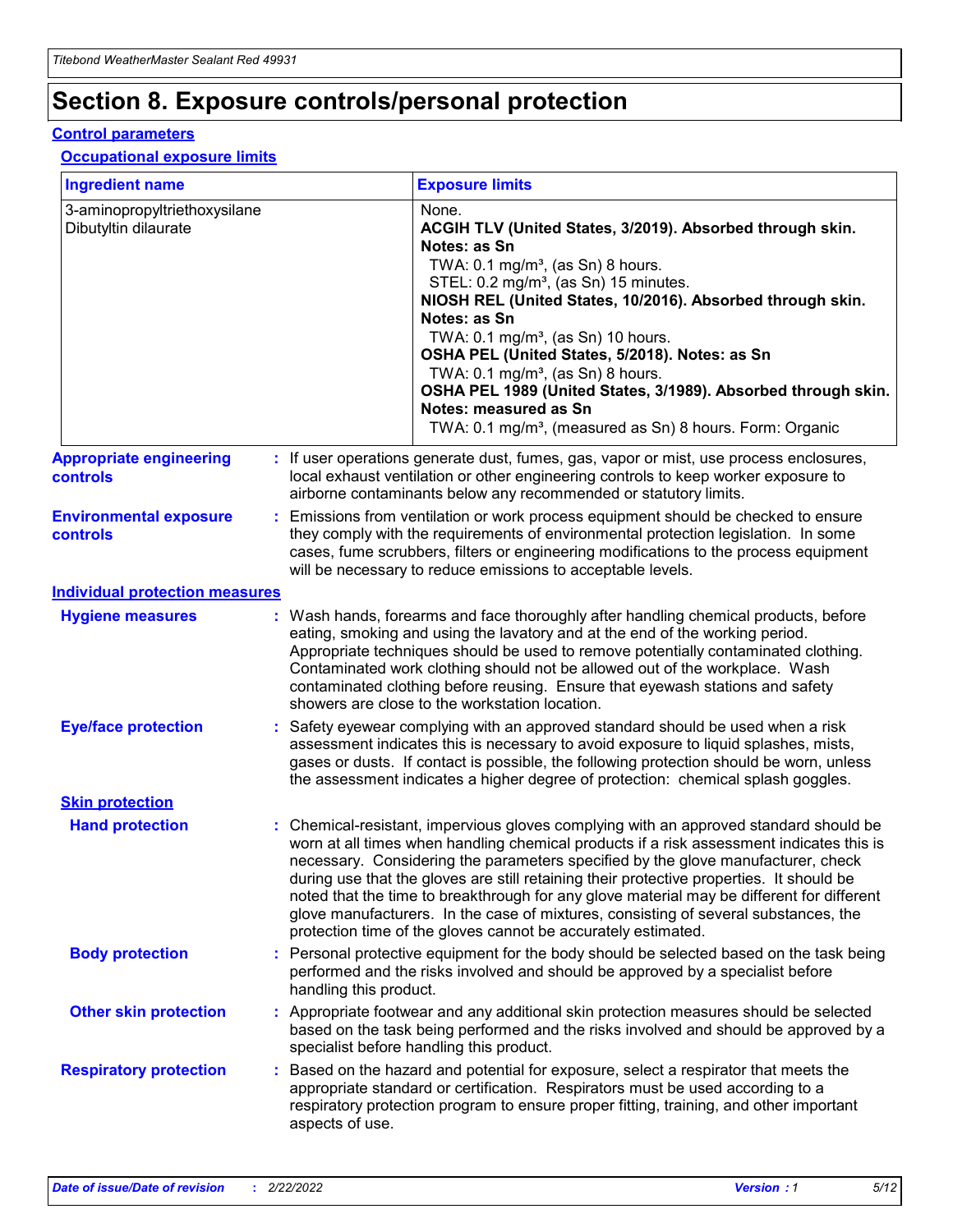### **Section 9. Physical and chemical properties**

#### **Appearance**

| <b>Physical state</b>                             | : Liquid. [Paste.]                                              |
|---------------------------------------------------|-----------------------------------------------------------------|
| Color                                             | $:$ Red.                                                        |
| Odor                                              | : None [Slight]                                                 |
| <b>Odor threshold</b>                             | : Not available.                                                |
| рH                                                | : Not applicable.                                               |
| <b>Melting point</b>                              | : Not available.                                                |
| <b>Boiling point</b>                              | : >100°C (>212°F)                                               |
| <b>Flash point</b>                                | : Closed cup: $>200^{\circ}$ C ( $>392^{\circ}$ F) [Setaflash.] |
| <b>Evaporation rate</b>                           | $:$ <1 (butyl acetate = 1)                                      |
| <b>Flammability (solid, gas)</b>                  | : Not available.                                                |
| Lower and upper explosive<br>(flammable) limits   | : Not available.                                                |
| <b>VOC (less water, less</b><br>exempt solvents)  | $: 0$ g/l                                                       |
|                                                   |                                                                 |
| <b>Volatility</b>                                 | $: 0\%$ (w/w)                                                   |
| <b>Vapor density</b>                              | : Not available.                                                |
| <b>Relative density</b>                           | : 1.4329                                                        |
| <b>Solubility</b>                                 | Insoluble in the following materials: cold water and hot water. |
| <b>Solubility in water</b>                        | : Not available.                                                |
| <b>Partition coefficient: n-</b><br>octanol/water | $:$ Not available.                                              |
| <b>Auto-ignition temperature</b>                  | : Not available.                                                |
| <b>Decomposition temperature</b>                  | : Not available.                                                |

### **Section 10. Stability and reactivity**

| <b>Reactivity</b>                            | : No specific test data related to reactivity available for this product or its ingredients.            |
|----------------------------------------------|---------------------------------------------------------------------------------------------------------|
| <b>Chemical stability</b>                    | : The product is stable.                                                                                |
| <b>Possibility of hazardous</b><br>reactions | : Under normal conditions of storage and use, hazardous reactions will not occur.                       |
| <b>Conditions to avoid</b>                   | : No specific data.                                                                                     |
| <b>Incompatible materials</b>                | : No specific data.                                                                                     |
| <b>Hazardous decomposition</b><br>products   | Under normal conditions of storage and use, hazardous decomposition products should<br>not be produced. |

## **Section 11. Toxicological information**

### **Information on toxicological effects**

#### **Acute toxicity**

| <b>Product/ingredient name</b> | <b>Result</b>           | <b>Species</b> | <b>Dose</b>                | <b>Exposure</b> |
|--------------------------------|-------------------------|----------------|----------------------------|-----------------|
| 3-aminopropyltriethoxysilane   | <b>ILD50 Dermal</b>     | Rabbit         | 4.29 g/kg                  |                 |
| Dibutyltin dilaurate           | ILD50 Oral<br>LD50 Oral | Rat<br>Rat     | $1.57$ g/kg<br>175 $mg/kg$ |                 |
|                                |                         |                |                            |                 |

**Irritation/Corrosion**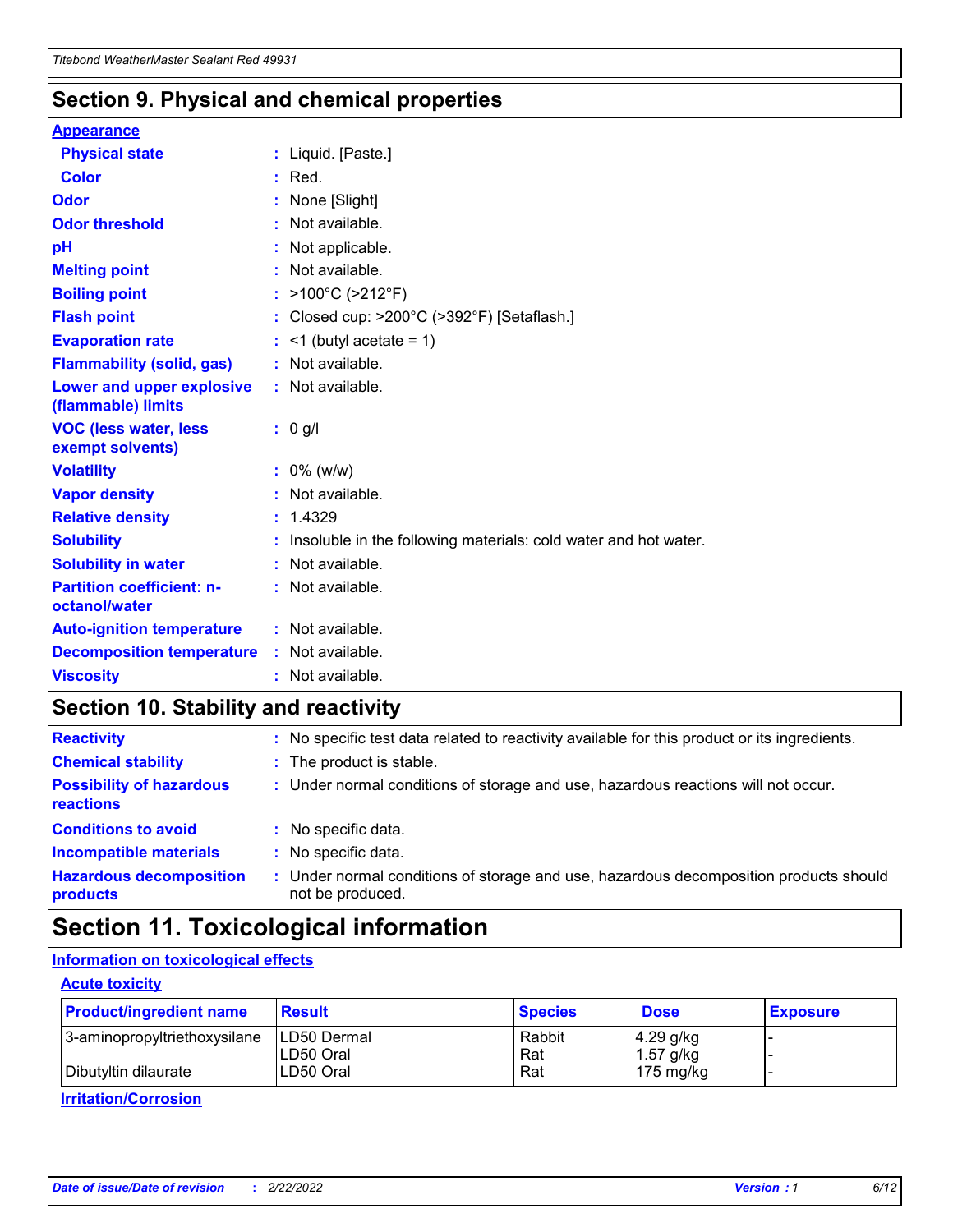## **Section 11. Toxicological information**

| <b>Product/ingredient name</b> | <b>Result</b>            | <b>Species</b> | <b>Score</b> | <b>Exposure</b>           | <b>Observation</b> |
|--------------------------------|--------------------------|----------------|--------------|---------------------------|--------------------|
| 3-aminopropyltriethoxysilane   | Eyes - Mild irritant     | Rabbit         |              | $100$ mg                  |                    |
|                                | Eyes - Severe irritant   | Rabbit         |              | 24 hours 750              |                    |
|                                |                          |                |              | ug                        |                    |
|                                | Skin - Severe irritant   | Rabbit         |              | 24 hours 5                | -                  |
| Dibutyltin dilaurate           | Eyes - Moderate irritant | Rabbit         |              | mq<br><b>24 hours 100</b> |                    |
|                                |                          |                |              | mg                        |                    |
|                                | Skin - Severe irritant   | Rabbit         |              | 500 mg                    |                    |

#### **Sensitization**

Not available.

#### **Mutagenicity**

Not available.

#### **Carcinogenicity**

Not available.

#### **Reproductive toxicity**

Not available.

#### **Teratogenicity**

Not available.

#### **Specific target organ toxicity (single exposure)**

Not available.

#### **Specific target organ toxicity (repeated exposure)**

| <b>Name</b>                                                                         |                                                                            | <b>Category</b>                                     | <b>Route of</b><br>exposure | <b>Target organs</b> |
|-------------------------------------------------------------------------------------|----------------------------------------------------------------------------|-----------------------------------------------------|-----------------------------|----------------------|
| Dibutyltin dilaurate                                                                |                                                                            | Category 1                                          |                             | respiratory system   |
| <b>Aspiration hazard</b><br>Not available.                                          |                                                                            |                                                     |                             |                      |
| <b>Information on the likely</b><br>routes of exposure                              | : Not available.                                                           |                                                     |                             |                      |
| <b>Potential acute health effects</b>                                               |                                                                            |                                                     |                             |                      |
| <b>Eye contact</b>                                                                  | : May cause eye irritation.                                                |                                                     |                             |                      |
| <b>Inhalation</b>                                                                   |                                                                            | : No known significant effects or critical hazards. |                             |                      |
| <b>Skin contact</b>                                                                 | : May cause skin irritation.                                               |                                                     |                             |                      |
| <b>Ingestion</b>                                                                    |                                                                            | : No known significant effects or critical hazards. |                             |                      |
| <b>Symptoms related to the physical, chemical and toxicological characteristics</b> |                                                                            |                                                     |                             |                      |
| <b>Eye contact</b>                                                                  | irritation<br>watering<br>redness                                          | : Adverse symptoms may include the following:       |                             |                      |
| <b>Inhalation</b>                                                                   | reduced fetal weight<br>increase in fetal deaths<br>skeletal malformations | : Adverse symptoms may include the following:       |                             |                      |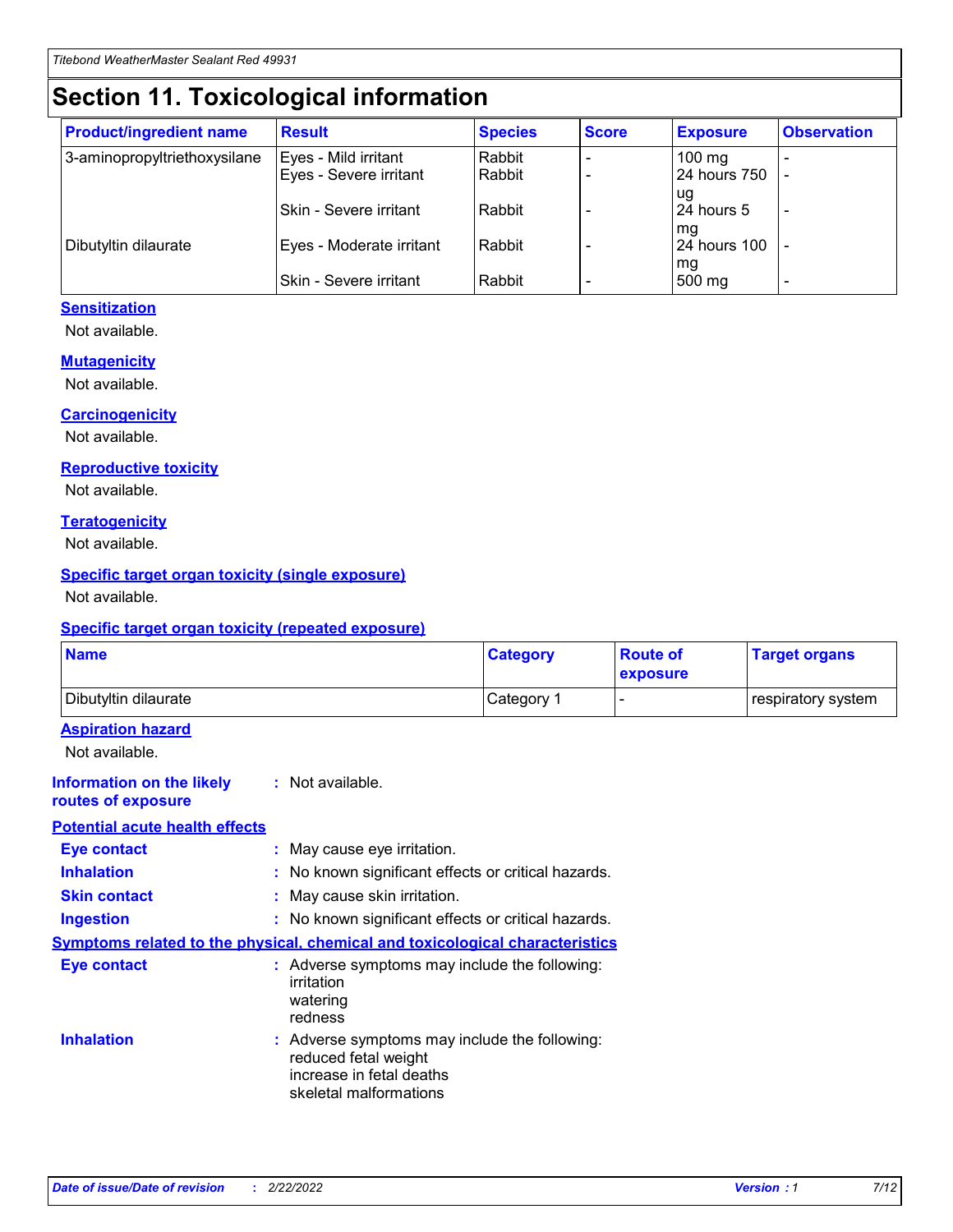## **Section 11. Toxicological information**

| <b>Skin contact</b>                     |                                                                                                          |
|-----------------------------------------|----------------------------------------------------------------------------------------------------------|
|                                         | : Adverse symptoms may include the following:<br>irritation                                              |
|                                         | redness                                                                                                  |
|                                         | reduced fetal weight                                                                                     |
|                                         | increase in fetal deaths                                                                                 |
|                                         | skeletal malformations                                                                                   |
| <b>Ingestion</b>                        | : Adverse symptoms may include the following:                                                            |
|                                         | reduced fetal weight                                                                                     |
|                                         | increase in fetal deaths                                                                                 |
|                                         | skeletal malformations                                                                                   |
|                                         | Delayed and immediate effects and also chronic effects from short and long term exposure                 |
| <b>Short term exposure</b>              |                                                                                                          |
| <b>Potential immediate</b>              | : Not available.                                                                                         |
| effects                                 |                                                                                                          |
| <b>Potential delayed effects</b>        | : Not available.                                                                                         |
| <b>Long term exposure</b>               |                                                                                                          |
| <b>Potential immediate</b>              | : Not available.                                                                                         |
| effects                                 |                                                                                                          |
| <b>Potential delayed effects</b>        | : Not available.                                                                                         |
| <b>Potential chronic health effects</b> |                                                                                                          |
| Not available.                          |                                                                                                          |
| <b>General</b>                          | : Once sensitized, a severe allergic reaction may occur when subsequently exposed to<br>very low levels. |
| <b>Carcinogenicity</b>                  | : No known significant effects or critical hazards.                                                      |
| <b>Mutagenicity</b>                     | No known significant effects or critical hazards.                                                        |
| <b>Teratogenicity</b>                   | May damage the unborn child.                                                                             |
| <b>Developmental effects</b>            | No known significant effects or critical hazards.                                                        |
| <b>Fertility effects</b>                | : May damage fertility.                                                                                  |
| <b>Numerical measures of toxicity</b>   |                                                                                                          |
| <b>Acute toxicity estimates</b>         |                                                                                                          |
|                                         |                                                                                                          |

Not available.

## **Section 12. Ecological information**

#### **Toxicity**

| <b>Product/ingredient name</b> | <b>Result</b>                     | <b>Species</b>                       | <b>Exposure</b> |
|--------------------------------|-----------------------------------|--------------------------------------|-----------------|
| Dibutyltin dilaurate           | Chronic EC10 > 2 mg/l Fresh water | Algae - Scenedesmus<br>I subspicatus | l 96 hours      |

### **Persistence and degradability**

| <b>Product/ingredient name</b> | <b>Test</b>                                                                    | <b>Result</b>  |                   | <b>Dose</b> | <b>Inoculum</b>         |
|--------------------------------|--------------------------------------------------------------------------------|----------------|-------------------|-------------|-------------------------|
| Dibutyltin dilaurate           | OECD 301F<br>Ready<br>Biodegradability -<br>Manometric<br>Respirometry<br>Test | 23 % - 28 days |                   |             |                         |
| <b>Product/ingredient name</b> | <b>Aquatic half-life</b>                                                       |                | <b>Photolysis</b> |             | <b>Biodegradability</b> |
| Dibutyltin dilaurate           |                                                                                |                |                   |             | Inherent                |

### **Bioaccumulative potential**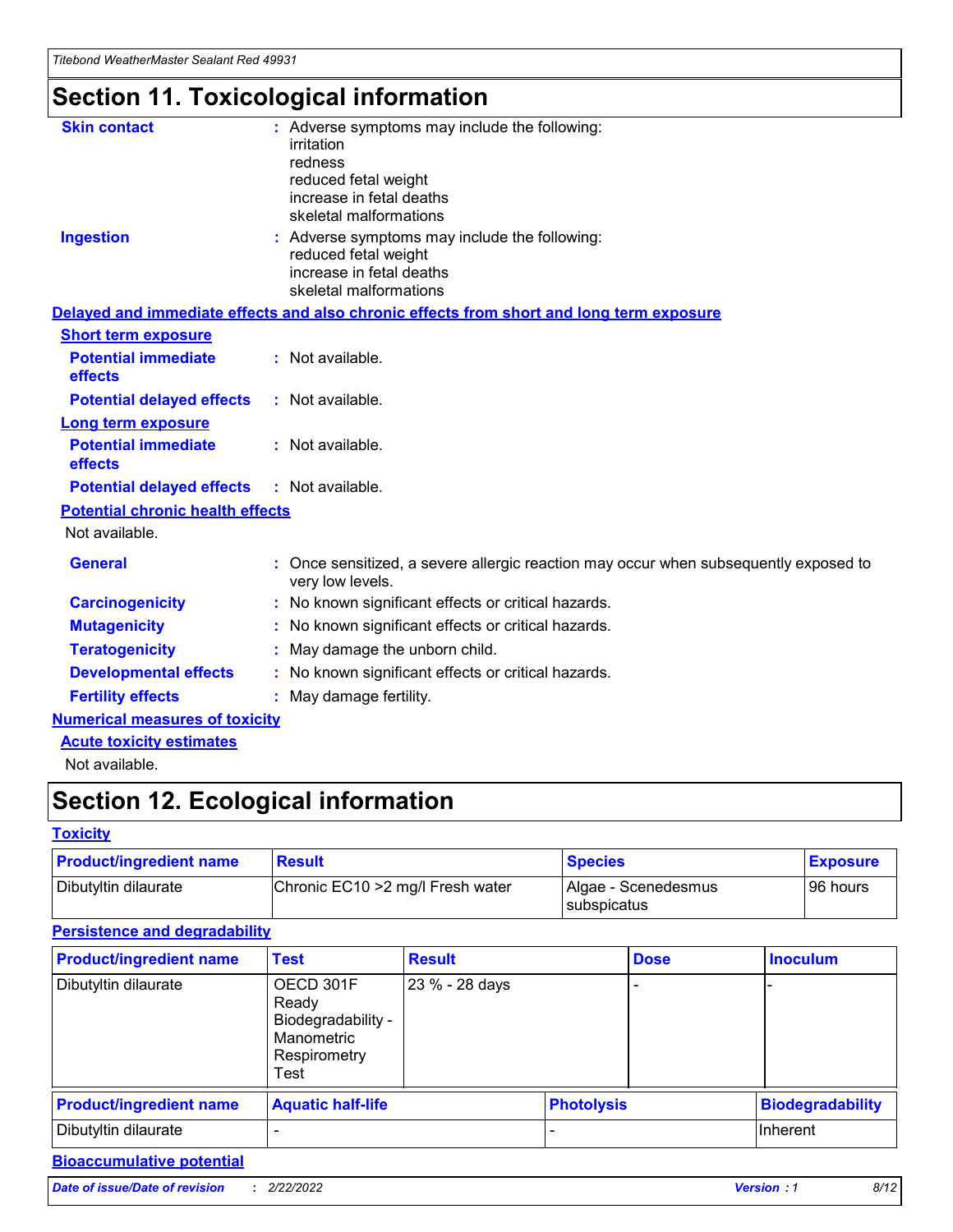## **Section 12. Ecological information**

| <b>Product/ingredient name</b>                       | ∣LoqP <sub>ow</sub> | <b>BCF</b>  | <b>Potential</b> |
|------------------------------------------------------|---------------------|-------------|------------------|
| 3-aminopropyltriethoxysilane<br>Dibutyltin dilaurate | 4.44                | 3.4<br>2.91 | low<br>low       |

#### **Mobility in soil**

| <b>Soil/water partition</b><br>coefficient (K <sub>oc</sub> ) | : Not available.                                    |
|---------------------------------------------------------------|-----------------------------------------------------|
| <b>Other adverse effects</b>                                  | : No known significant effects or critical hazards. |

### **Section 13. Disposal considerations**

| <b>Disposal methods</b> |  |  |
|-------------------------|--|--|

**Disposal methods** : The generation of waste should be avoided or minimized wherever possible. Disposal of this product, solutions and any by-products should at all times comply with the requirements of environmental protection and waste disposal legislation and any regional local authority requirements. Dispose of surplus and non-recyclable products via a licensed waste disposal contractor. Waste should not be disposed of untreated to the sewer unless fully compliant with the requirements of all authorities with jurisdiction. Waste packaging should be recycled. Incineration or landfill should only be considered when recycling is not feasible. This material and its container must be disposed of in a safe way. Care should be taken when handling emptied containers that have not been cleaned or rinsed out. Empty containers or liners may retain some product residues. Avoid dispersal of spilled material and runoff and contact with soil, waterways, drains and sewers.

## **Section 14. Transport information**

|                                      | <b>DOT</b><br><b>Classification</b> | <b>TDG</b><br><b>Classification</b> | <b>Mexico</b><br><b>Classification</b> | <b>ADR/RID</b>           | <b>IMDG</b>              | <b>IATA</b>    |
|--------------------------------------|-------------------------------------|-------------------------------------|----------------------------------------|--------------------------|--------------------------|----------------|
| <b>UN number</b>                     | Not regulated.                      | Not regulated.                      | Not regulated.                         | Not regulated.           | Not regulated.           | Not regulated. |
| <b>UN proper</b><br>shipping name    | $\blacksquare$                      |                                     |                                        |                          |                          |                |
| <b>Transport</b><br>hazard class(es) | $\blacksquare$                      | $\overline{\phantom{a}}$            | $\overline{\phantom{a}}$               | $\overline{\phantom{a}}$ | $\overline{\phantom{a}}$ | $\blacksquare$ |
| <b>Packing group</b>                 | $\overline{\phantom{a}}$            | -                                   | -                                      | -                        |                          | -              |
| <b>Environmental</b><br>hazards      | No.                                 | No.                                 | No.                                    | No.                      | No.                      | No.            |

### **Section 15. Regulatory information**

#### **U.S. Federal regulations**

#### **SARA 302/304**

#### **Composition/information on ingredients**

No products were found.

**SARA 304 RQ :** Not applicable.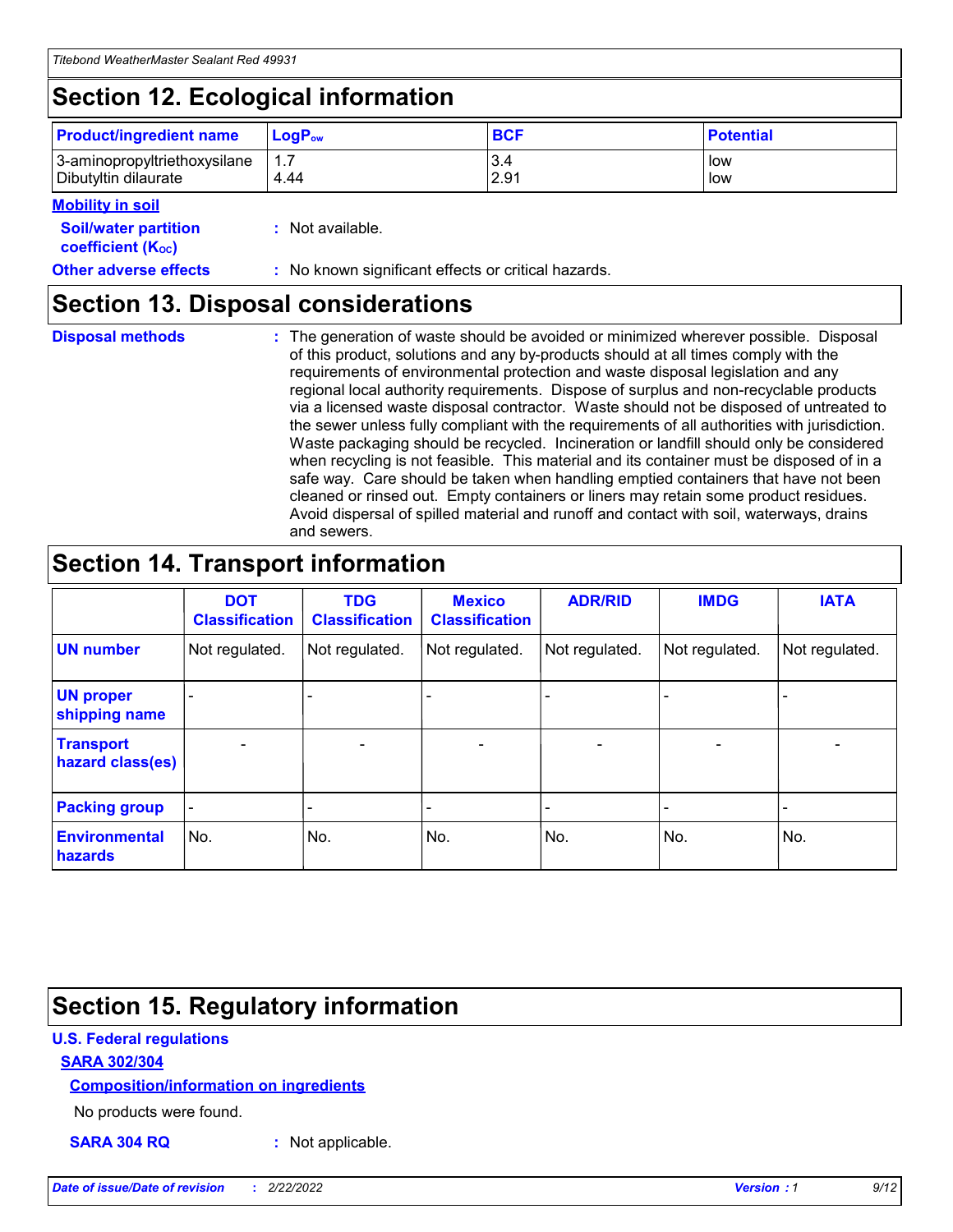## **Section 15. Regulatory information**

#### **SARA 311/312**

**Classification :** EYE IRRITATION - Category 2B SKIN SENSITIZATION - Category 1 TOXIC TO REPRODUCTION (Fertility) - Category 1B TOXIC TO REPRODUCTION (Unborn child) - Category 1B

#### **Composition/information on ingredients**

| <b>Name</b>                  | $\frac{9}{6}$ | <b>Classification</b>                                                                                            |
|------------------------------|---------------|------------------------------------------------------------------------------------------------------------------|
| 3-aminopropyltriethoxysilane | $\leq$ 3      | <b>FLAMMABLE LIQUIDS - Category 4</b><br><b>ACUTE TOXICITY (oral) - Category 4</b>                               |
|                              |               | SKIN IRRITATION - Category 2<br>EYE IRRITATION - Category 2A                                                     |
| Dibutyltin dilaurate         | ≤0.3          | ACUTE TOXICITY (oral) - Category 3<br>SKIN CORROSION - Category 1C                                               |
|                              |               | SERIOUS EYE DAMAGE - Category 1<br>SKIN SENSITIZATION - Category 1<br><b>GERM CELL MUTAGENICITY - Category 2</b> |
|                              |               | TOXIC TO REPRODUCTION (Fertility) - Category 1B<br>TOXIC TO REPRODUCTION (Unborn child) - Category 1B            |
|                              |               | SPECIFIC TARGET ORGAN TOXICITY (REPEATED<br>EXPOSURE) (respiratory system) - Category 1                          |

#### **State regulations**

| <b>Massachusetts</b> | : None of the components are listed. |
|----------------------|--------------------------------------|
| <b>New York</b>      | : None of the components are listed. |
| <b>New Jersey</b>    | : None of the components are listed. |
| <b>Pennsylvania</b>  | : None of the components are listed. |

#### **California Prop. 65**

**A** WARNING: This product can expose you to methanol, which is known to the State of California to cause birth defects or other reproductive harm. For more information go to www.P65Warnings.ca.gov.

| <b>Ingredient name</b> | No significant risk Maximum<br>level | acceptable dosage<br>level |
|------------------------|--------------------------------------|----------------------------|
| methanol               |                                      | Yes.                       |

#### **International regulations**

**Chemical Weapon Convention List Schedules I, II & III Chemicals** Not listed.

#### **Montreal Protocol**

Not listed.

**Stockholm Convention on Persistent Organic Pollutants**

Not listed.

### **UNECE Aarhus Protocol on POPs and Heavy Metals**

Not listed.

#### **Inventory list**

### **China :** All components are listed or exempted.

**United States TSCA 8(b) inventory :** All components are active or exempted.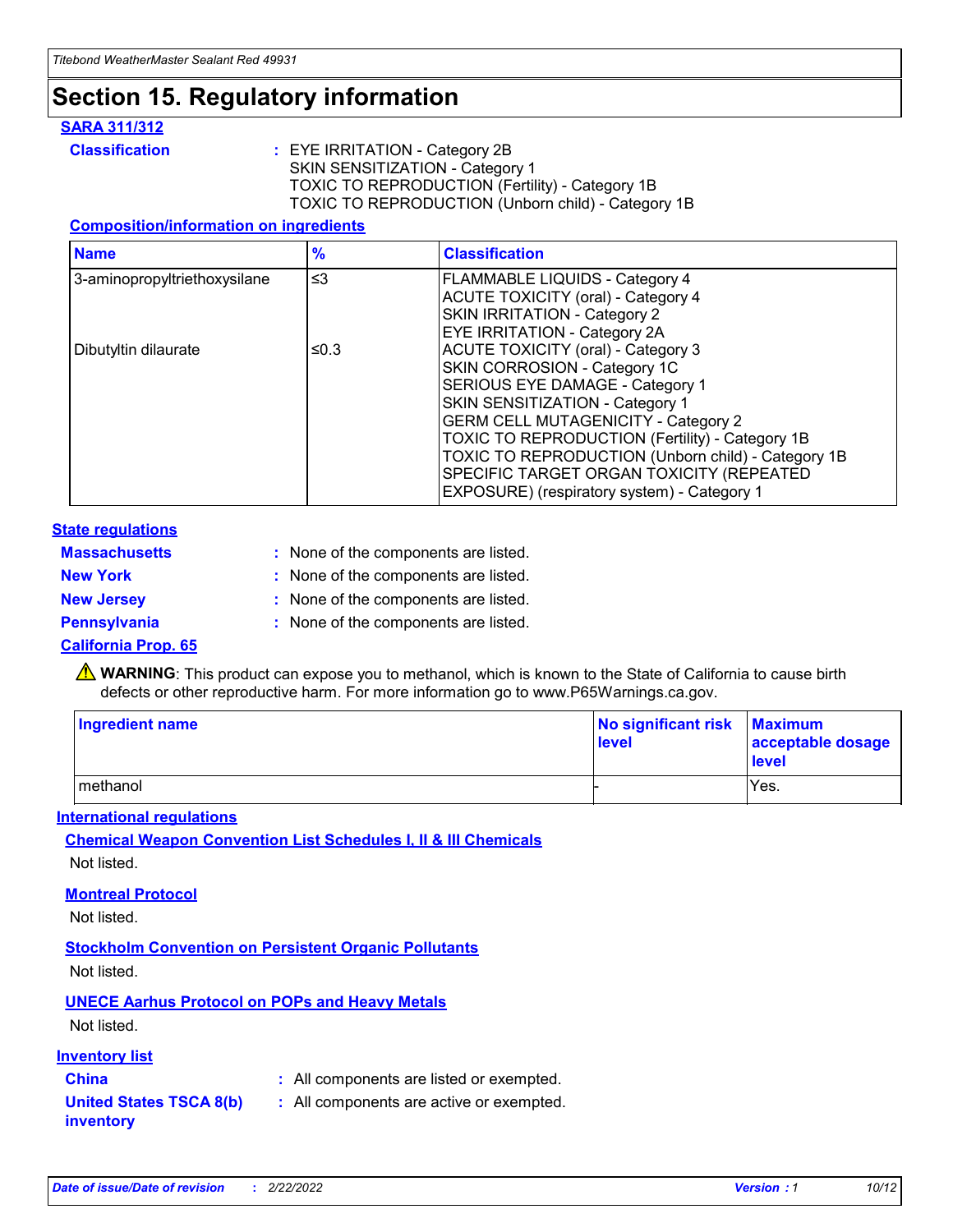## **Section 16. Other information**

**Hazardous Material Information System (U.S.A.)**



**Caution: HMIS® ratings are based on a 0-4 rating scale, with 0 representing minimal hazards or risks, and 4 representing significant hazards or risks. Although HMIS® ratings and the associated label are not required on SDSs or products leaving a facility under 29 CFR 1910.1200, the preparer may choose to provide them. HMIS® ratings are to be used with a fully implemented HMIS® program. HMIS® is a registered trademark and service mark of the American Coatings Association, Inc.**

**The customer is responsible for determining the PPE code for this material. For more information on HMIS® Personal Protective Equipment (PPE) codes, consult the HMIS® Implementation Manual.**

#### **National Fire Protection Association (U.S.A.)**



**Reprinted with permission from NFPA 704-2001, Identification of the Hazards of Materials for Emergency Response Copyright ©1997, National Fire Protection Association, Quincy, MA 02269. This reprinted material is not the complete and official position of the National Fire Protection Association, on the referenced subject which is represented only by the standard in its entirety.**

**Copyright ©2001, National Fire Protection Association, Quincy, MA 02269. This warning system is intended to be interpreted and applied only by properly trained individuals to identify fire, health and reactivity hazards of chemicals. The user is referred to certain limited number of chemicals with recommended classifications in NFPA 49 and NFPA 325, which would be used as a guideline only. Whether the chemicals are classified by NFPA or not, anyone using the 704 systems to classify chemicals does so at their own risk.**

#### **Procedure used to derive the classification**

|                                                                                                                                                                                 | <b>Classification</b>                                                                                                                                                                                                                                                                                                                                                                                                                                                                                                                                                           | <b>Justification</b>                                                     |  |
|---------------------------------------------------------------------------------------------------------------------------------------------------------------------------------|---------------------------------------------------------------------------------------------------------------------------------------------------------------------------------------------------------------------------------------------------------------------------------------------------------------------------------------------------------------------------------------------------------------------------------------------------------------------------------------------------------------------------------------------------------------------------------|--------------------------------------------------------------------------|--|
| <b>EYE IRRITATION - Category 2B</b><br>SKIN SENSITIZATION - Category 1<br>TOXIC TO REPRODUCTION (Fertility) - Category 1B<br>TOXIC TO REPRODUCTION (Unborn child) - Category 1B |                                                                                                                                                                                                                                                                                                                                                                                                                                                                                                                                                                                 | Expert judgment<br>Expert judgment<br>Expert judgment<br>Expert judgment |  |
| <b>History</b>                                                                                                                                                                  |                                                                                                                                                                                                                                                                                                                                                                                                                                                                                                                                                                                 |                                                                          |  |
| <b>Date of printing</b>                                                                                                                                                         | : 4/22/2022                                                                                                                                                                                                                                                                                                                                                                                                                                                                                                                                                                     |                                                                          |  |
| Date of issue/Date of<br>revision                                                                                                                                               | : 2/22/2022                                                                                                                                                                                                                                                                                                                                                                                                                                                                                                                                                                     |                                                                          |  |
| Date of previous issue                                                                                                                                                          | : No previous validation                                                                                                                                                                                                                                                                                                                                                                                                                                                                                                                                                        |                                                                          |  |
| <b>Version</b>                                                                                                                                                                  | $\therefore$ 1                                                                                                                                                                                                                                                                                                                                                                                                                                                                                                                                                                  |                                                                          |  |
| <b>Key to abbreviations</b>                                                                                                                                                     | $\therefore$ ATE = Acute Toxicity Estimate<br><b>BCF</b> = Bioconcentration Factor<br>GHS = Globally Harmonized System of Classification and Labelling of Chemicals<br>IATA = International Air Transport Association<br><b>IBC</b> = Intermediate Bulk Container<br><b>IMDG = International Maritime Dangerous Goods</b><br>LogPow = logarithm of the octanol/water partition coefficient<br>MARPOL = International Convention for the Prevention of Pollution From Ships, 1973<br>as modified by the Protocol of 1978. ("Marpol" = marine pollution)<br>$UN = United Nations$ |                                                                          |  |